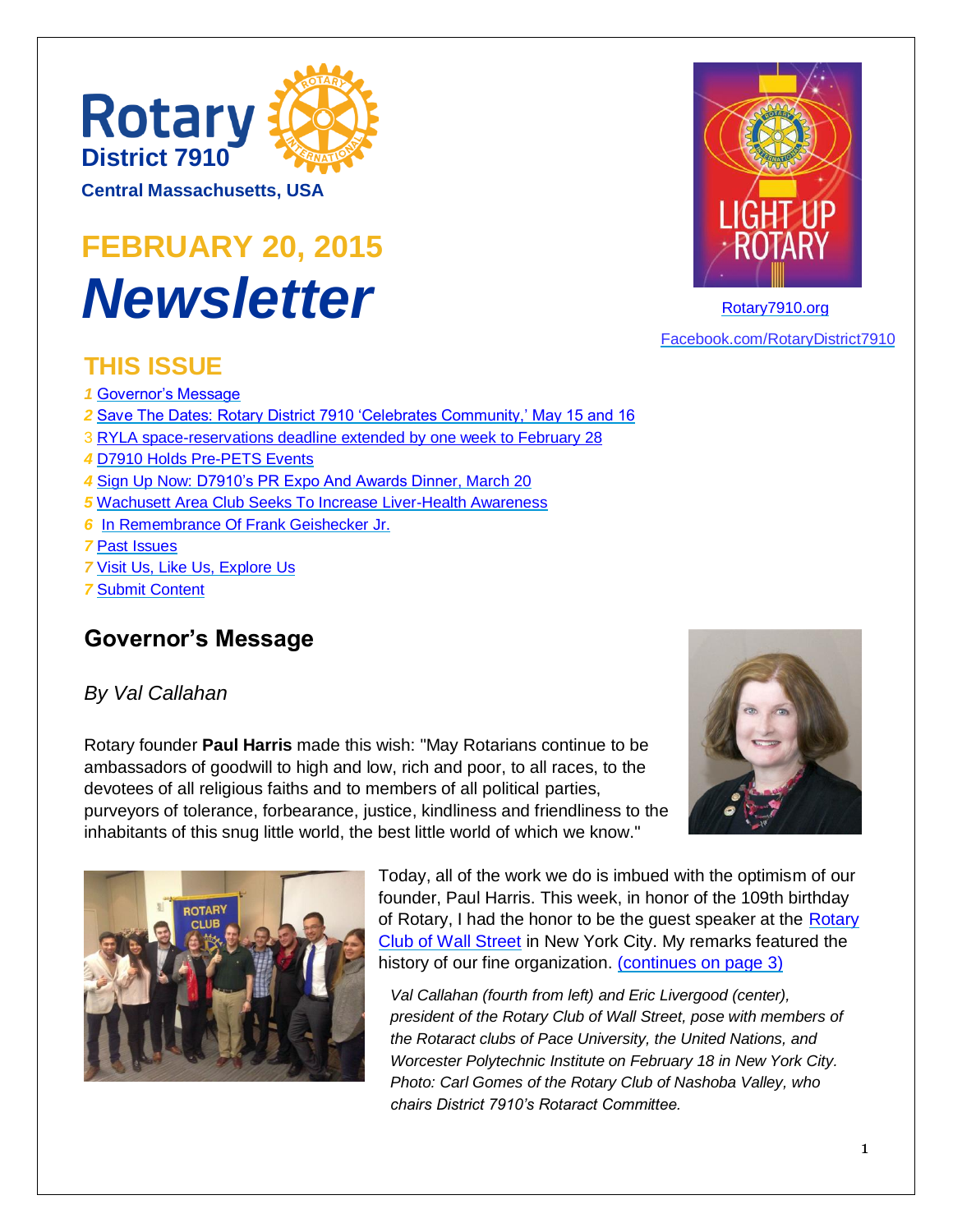# <span id="page-1-0"></span>**SAVE the DATES...** May 15-16, 2015 **Rotary District 7910** "Celebrates Community!"



# **GREAT PROGRAMS!!!**

- Paul Harris Gala Dinner & Awards Friday night May 15 "Black Tie Optional"
- Hospitality Rooms
- Stop Hunger Now! **Food Bag Production**
- GSE Team from Italy
- Antiques Appraisals
- Craft Beers Demonstration
- Club Awards Dinner
- Memorial Service
- Annual Business Meeting
- **Ralph Hammond Cycling for RI Foundation**
- And More to Come!

ONLINE REGISTRATION OPENS SOON!

**Holiday Inn Hotel & Suites** Routes 20 & 495 • Marlborough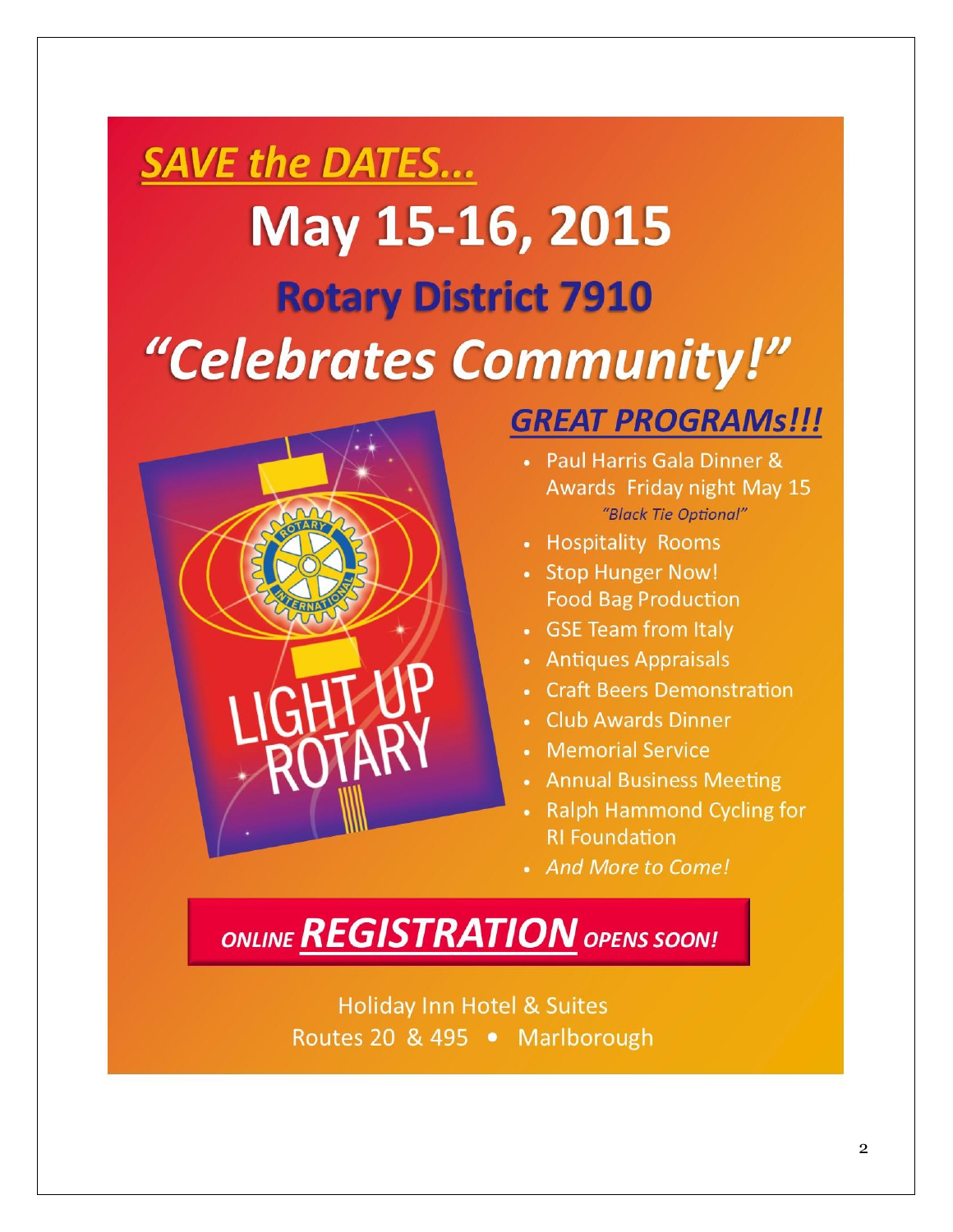#### <span id="page-2-1"></span>*(continued from page 1)*

Attending this meeting were: **Carl Gomes**, the new chair of District 7910's Rotaract Committee and a new member of the [Rotary Club of Nashoba Valley;](http://www.nashobarotary.org/) and **Michael Figueroa**, vice president of the newly formed [Rotaract Club of Worcester Polytechnic Institute.](https://www.facebook.com/pages/Rotaract-Club-of-Worcester-Polytechnic-Institute/831250296918099) Following my remarks, they met with the members of Rotaract clubs at [Pace University](https://www.facebook.com/PaceRotaractClub/info) and [New York at the United Nations.](http://www.rotaractnyc.org/) They formulated plans to do joint regional and global projects.

Special thanks to **Rich Prager** of the [Rotary Club of Worcester,](http://www.worcrotaryusa.org/) which sponsors WPI's Rotaract club, for producing a video of that club's Inauguration Ceremony on February 4 at WPI. [Click here](https://www.youtube.com/watch?v=knnXtDwtvB8) to view his video of that event.



# **District 7910**

It appears the [Rotary Youth Leadership Awards](http://www.ryla7910.org/) space reservations for some Rotary Clubs in Rotary Youth Leadership Awards District 7910 have gotten stuck in a U.S. Postal Service mail-delivery backlog due to the snowy

weather. In light of this, the original deadline (February 21) has been extended by one week to February 28. But we are still asking all clubs to let us know by tomorrow, February 21, the number of students you're sponsoring. This is very important for RYLA logistics, and we need your help. Please submit your club's information *now*, using this quick-and-easy online form: [http://tinyurl.com/ryla2015](http://tinyurl.com/ryla2015-res-form) [res-form.](http://tinyurl.com/ryla2015-res-form)

Congratulations to members of the Rotary clubs of [Acton-Boxborough,](http://www.actonboxboroughrotary.org/) [Clinton,](http://www.clubrunner.ca/Portal/Home.aspx?accountid=3683) [Hudson,](https://www.facebook.com/HudsonRotaryClub) [Littleton,](http://www.littleton-ma.us/) [Montachusett Area,](http://portal.clubrunner.ca/3547) and [Nashoba Valley.](http://www.nashobarotary.org/) With the help of 200 volunteers, they packaged 12,000 meals in about 45 minutes during the annual [Stop Hunger Now](http://www.stophungernow.org/) event on February 7 at Nashoba Regional High School.

[Click here or on the image](https://www.facebook.com/NashobaRotary/photos/ms.c.eJw9z8kNRDEIA9CORiQshv4bG8l85~;hkVsDbsrIs7sH5YX0urDvu8~_b5GUWXvXwcmdYy1q9~;OM9D~;bH9ytvoLDlYf0bmvGjVj23u8l3r~;inaIDvnx6vvzfXPgLl~;~_8qc~_6rk~;d9T5n2YVz~;r7786tnb5cl7iD9HWSu4~-.bps.a.773805596042177.1073741894.401300053292735/773805656042171/?type=1&theater) for additional photos by several volunteer photographers.

In conclusion, here is a quote from **Bill Domings**, 2014-'15 president of the [Rotary Club of](http://www.westboroughrotary.org/) 

[Westborough,](http://www.westboroughrotary.org/) who wrote a creative interpretation of Rotary's Four-Way Test while sunning and tanning on a sandy Florida beach. His Four-Way Test concerns our recent weather. It made me laugh, and I certainly hope you will enjoy it as well!

<span id="page-2-0"></span>

*Shown, left to right are: Mina Semino, president of the Littleton club; Richard Simon, 2014-'15 president of the Nashoba Valley club; Marty Libby, president of the Hudson club; Jim Fusco, 2015-'16 governor-elect of D7910; John Sbrogna, president of the Montachusett Area club; Kevin Fry, past president of the Acton-Boxborough club; and Gary Hutner, president of the Clinton club.*



*1. Truthfully, it will snow some more, but the amount may be less or more than predicted 2. When it does snow, everybody will get some 3. It will bring good naturedness as neighbor helps neighbor (except for shoveled parking spaces) 4. All will benefit - whether skier, or plower, or photographer or couch recliner*

*Good luck – tread carefully!*

*You may contact me at* [Valentine.Callahan@gmail.com.](mailto:Valentine.Callahan@gmail.com)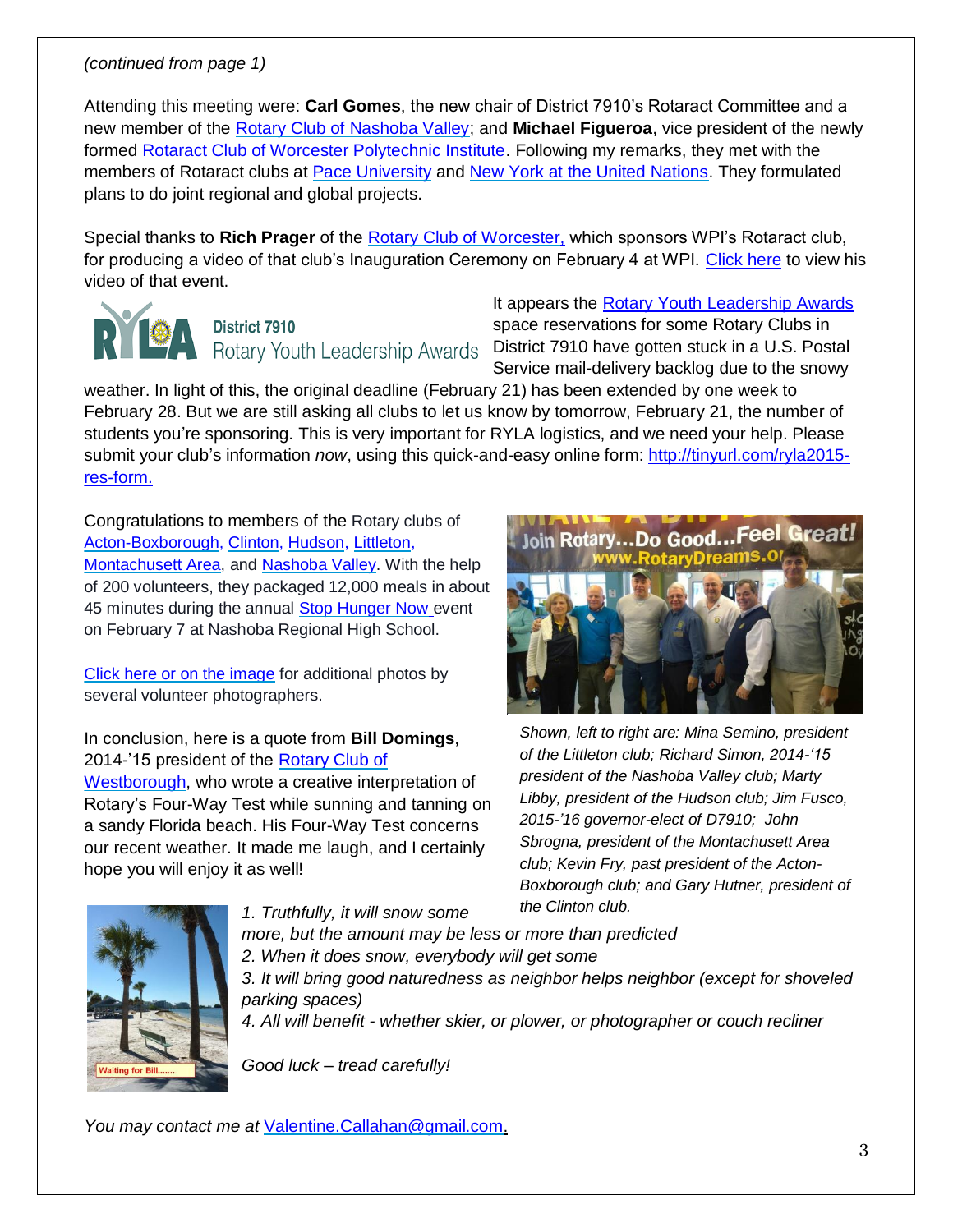# <span id="page-3-0"></span>**D7910 Holds Pre-PETS Events**

*By Ron Goodenow*

On Thursday, February 5, [District 7910](http://www.rotary7910.org/) hosted the first of two Pre-PETS sessions, at the Leominster Doubletree. Led by **Jim Fusco**, D7910 governor-elect for 2015-'16, future presidents were introduced to a guide specially prepared for them on district and Rotary International on-line resources and some key responsibilities.



Additional information was provided by club members and district chairs on grants, [The Gift of Life,](http://www.golne.org/) the [Rotary Alumni Association of Greater New England,](http://www.raagne.com/) district membership goals, and other topics.

The food featured gourmet pizza - perfect for a freezing night and, as can be seen by the faces captured in [these photos,](https://www.facebook.com/RotaryDistrict7910/photos/pcb.10153008584183077/10153008581978077/?type=1&theater) presidents-elect enjoyed the evening. The second of the two Pre-PETS was held on February 11 be at the Marlborough Holiday Inn.



*Ron Goodenow is a member of the* [Rotary Club of Westborough](http://www.westboroughrotary.org/)*, past president of the*  [Rotary Club of Northborough](https://www.facebook.com/NorthboroMARotaryClub) *and web editor of* [NICviewRotary.org](http://www.nicviewrotary.org/)*. You may contact him at* [Ron.Goodenow@gmail.com](mailto:Ron.Goodenow@gmail.com).

# <span id="page-3-1"></span>**Sign Up Now: D7910 PR Expo And Awards Dinner, March 20**

#### *By Laura Spear*

Showcase your PR activities. Learn from other clubs in District 7910. Help us recognize the effective PR being done across our district.



The Eighth Annual [PR Expo and Awards Dinner](http://www.rotary7910.org/Event/4108b610-7ad7-470b-a126-f2c7046adb69) is coming soon:

- Friday, March 20
- Holiday Inn, Boxborough, MA
- PR Expo displays and social time, 5:30-6:30 p.m.
- Dinner, PR program, and awards, 6:30-8:30 p.m.

Show off your public-relations expertise, and learn about PR best practices from across the district. Collaborate on a Rotary PR challenge. And, join us as we kick off the Rotary 2014-'15 awards season with D7910 PR awards.

- 1. [Register](http://www.rotary7910.org/Event/4108b610-7ad7-470b-a126-f2c7046adb69) on the district website, to attend. The cost for dinner is \$25. Make sure you add your meal choice to the registration comment field: Chicken Piccata; or, Roasted Vegetable Stack.
- 2. Submit your club's PR Awards nomination forms by March 13, 2015**.** You can find the form on the district website. We encourage you to apply for as many awards as you'd like! If you have any questions, contact **Steve Jones-D'Agostino** of the [Rotary Club of Worcester](http://www.worcrotaryusa.org/) at 508-930- 8675 or [BestRateofClimb@icloud.com.](mailto:BestRateofClimb@icloud.com)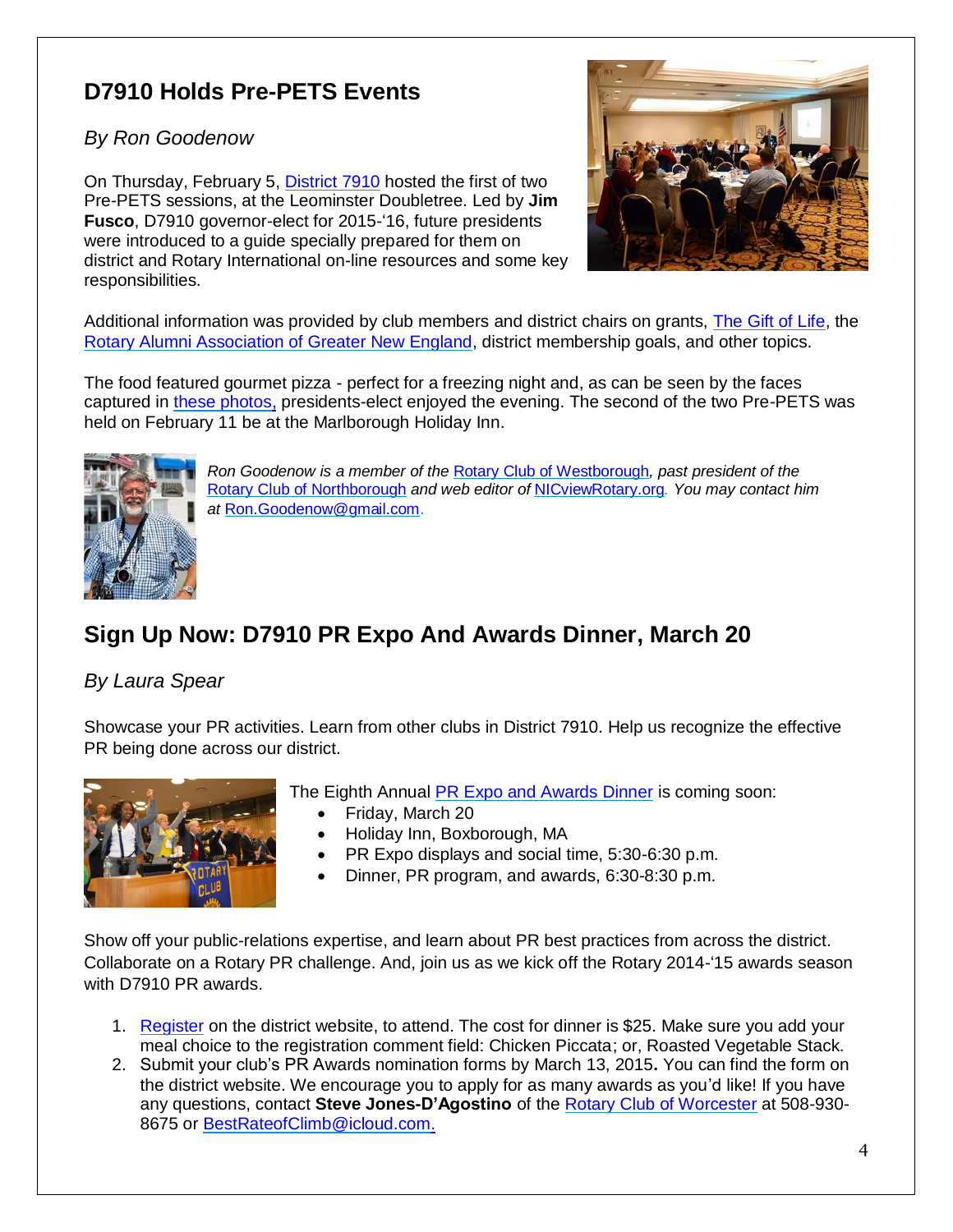3. Sign up for an exhibit table for the PR Expo, and share with other clubs what you did to promote your club's events, service projects, and fundraisers, as well as Rotary. Contact me if you would like to participate.



*Laura Spear of the Rotary Club of Nashoba Valley chairs the Public Image Committee for District 7910. You may contact her at* [Laura@Spear.net](mailto:Laura@Spear.net)*.*

#### **Wachusett Area Club Seeks To Increase Liver-Health Awareness**

#### *By Sanjay Deshpande*



In the spirit of [Rotary International](http://www.rotary.org/) President **Gary Huang's** theme of "Light Up Rotary," the The [Rotary Club of Wachusett Area](http://www.wachusettarearotary.org/) is lighting up the candle of knowledge on liver health and the most serious liver disease – hepatitis C, caused by the hepatitis C virus (HCV).

**Liver Health Awareness** 

JOIN US IN LIGHTING THE CANDLE OF **KNOWLEDGE ON** LIVER HEALTH AND **HEPATITIS C.** 

There are lots of misconceptions about this disease, including stigma and, at times, a wrongful association with HIV (human immunodeficiency virus). But, it must be pointed out that HCV has no vaccine and those infected have no symptoms. The disease progresses silently, over 10 to 40 years, among 8 to 20 percent to liver scarring (cirrhosis), and among 2 to 4 percent of them to liver cancer and failure

resulting in death. An estimated four million Americans have chronic HCV infection.

It is not very well known that the [U.S. Center for Disease Control](http://www.cdc.gov/) has recommended that all adults born between 1945 and 1965 in this country - a majority of Rotarians in the **District 7910** and the U.S. should receive one time testing for HCV. The Wachusett Area club will be conducting a screening event on May 2 in the Worcester/Wachusett area. Such screening helps identify those infected so that they can receive FDA-approved treatment, which can cure the disease in 12 to 24 weeks with a more than 95-percent success rate and very little side effects. It is now believed that the hepatitis C disease can be eradicated, as polio has been nearly ended in the world.

It is necessary to spread awareness about liver health and hepatitis C. Leading up to the May 2 screening event, the Wachusett Area club, together with the [American Liver](http://www.liverfoundation.org/)  [Foundation,](http://www.liverfoundation.org/) has made Liver Health Awareness presentations at six Rotary clubs in the far-western third of the D7910, and will be making similar presentations to 11 other Clubs in February and March *(see table, right).*

| <b>February 24</b> | <b>Presentation - Fitchburg East</b>       |
|--------------------|--------------------------------------------|
| <b>February 25</b> | Presentation - Westborough                 |
| <b>February 26</b> | <b>Presentation – Montachusett Area</b>    |
| March 2            | Presentation - Athol-Orange                |
| March 4            | Presentation - Southbridge                 |
| March 6            | Radio interview on The Senior Focus        |
| March 9            | Presentation - Shrewsbury                  |
| March 19           | <b>Presentation – Worcester</b>            |
| March 30           | Presentation - Leominster                  |
| April 9            | Table at <b>The Senior Focus Symposium</b> |
| May 2              | <b>Hepatitis C Screening Event</b>         |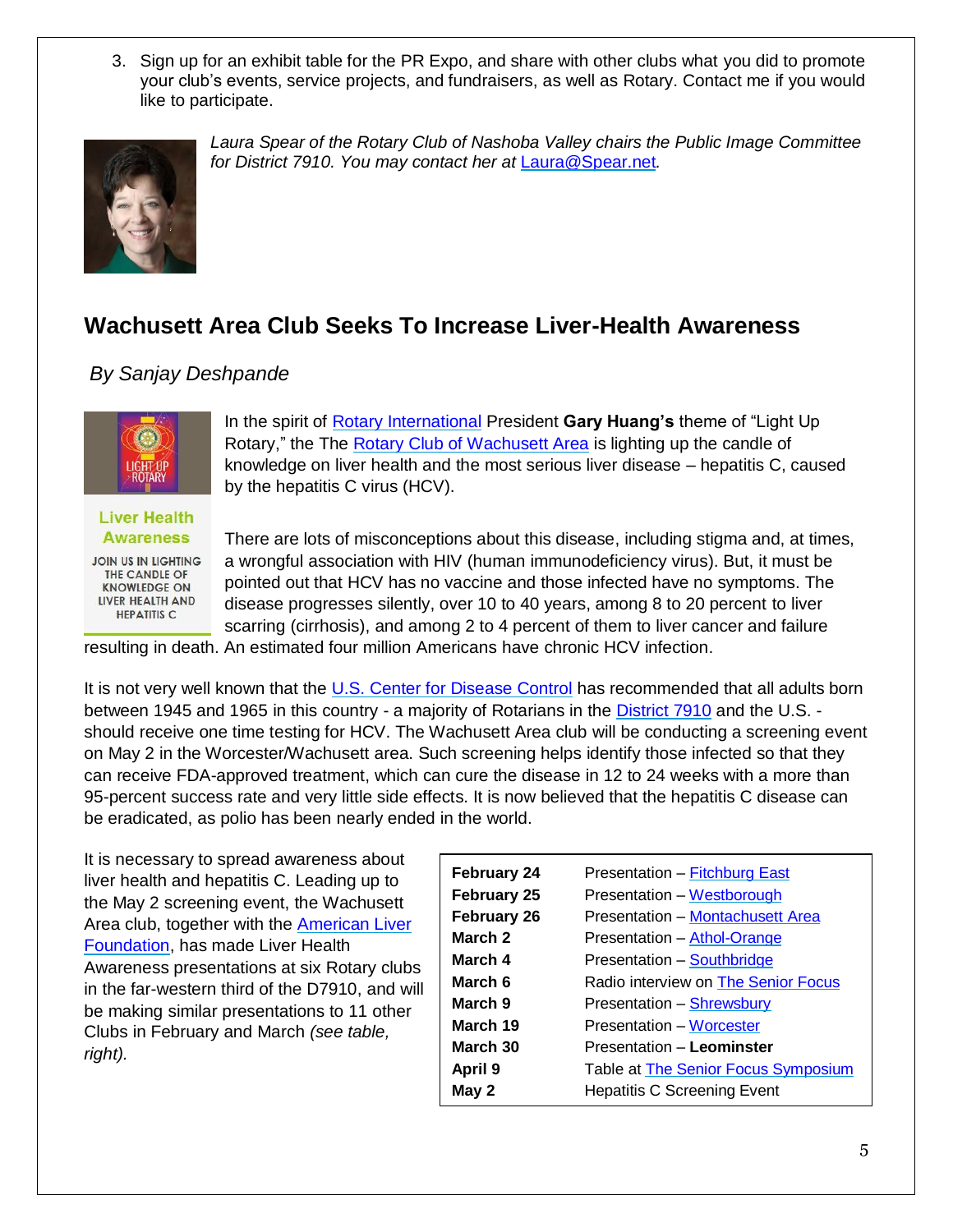In addition, there will be a TV and radio interviews with [The Senior Focus,](https://theseniorfocus.com/) a Worcester-based organization devoted to seniors' health, and an information table at the The Senior Focus' [Navigating](https://theseniorfocus.com/2015-navigating-the-challenges-of-aging/)  the Challenges [of Aging Symposium](https://theseniorfocus.com/2015-navigating-the-challenges-of-aging/) on April 9 in Worcester. All of these events seek to promote the Hepatitis C Screening Event on May 2 from 9 a.m. to 2 p.m. at [The Manor Restaurant](http://www.ourmanor.com/) in West Boylston. The May 2 event is free and open to the public.

These presentations do the following: explain the importance of the liver to the human body; identify liver diseases and the role of viruses as a cause; share facts about hepatitis C, including the risk factors involved; explain how the disease is transmitted, and was spread through hospital practices prior to 1992; and, underscores the need to be screened early, so the disease can be cured before much liver damage occurs.

All of this activity is being conducted under a 2014-'15 District Grant. In subsequent years, it is hoped the awareness can be spread by other clubs in the district through the use of District Grants, and those clubs will replicate the Wachusett Area project by conducting more screening events in their communities.



Sanjay Deshpande, chair of the Foundation Committee of the Rotary Club of [Wachusett Area,](http://www.wachusettarearotary.org/) *may be contacted at* [SanjDesh51@aol.com](mailto:sanjdesh51@aol.com)*.*

## <span id="page-5-0"></span>**In Remembrance Of Frank Geishecker Jr.**

**Frank Geishecker Jr.** of Westwood, formerly of Dedham and Pocasset, died peacefully at his home surrounded by his family on February 5. He was a longtime member of the [Rotary Club of Dedham.](http://www.dedhamrotary.com/)

Frank was the beloved husband of Mary Ruth (Brennan), and the devoted father of Susan and William Novicki of Winchester, Lori Ann of Reading, PA, Mary Lee of Sandwich, Debra and Alfred Mattera of Rochester, and Frank III and Drawdé Geishecker of Falmouth.

He was also the loving grandfather of Andrew Novicki of South Boston, Sam Novicki of Winchester, Edward Geishecker of Falmouth, and Dominic Mattera of Rochester. And, he was the loving uncle of Jay Herlihy of Belmont, Chris Herlihy of Winchester, and Beth Herlihy of West Roxbury.

Funeral services were held on February 9. In lieu of flowers, donations may be made to [St. Margaret Mary Church Handicap Accessibility Project,](http://www.saintmmparish.org/) 845 High St., Westwood, MA 02090.

[Click here or on the image](http://www.gfdoherty.com/Obituaries.html) to send and view messages of condolence.